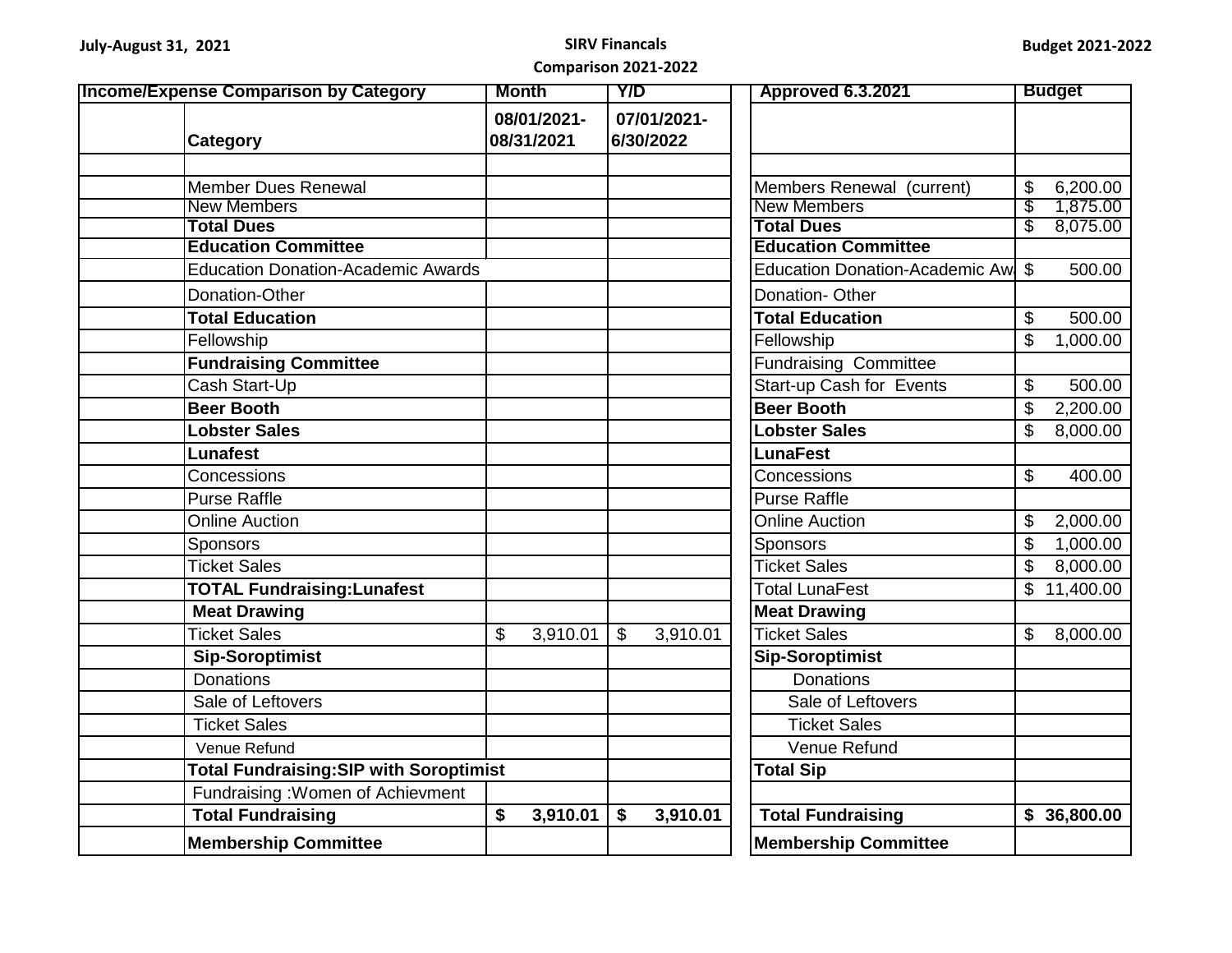| Membership: Events                    |                          |          |                           |          | <b>Member Events</b>                | $\mathsf{\$}$            | 1,300.00    |
|---------------------------------------|--------------------------|----------|---------------------------|----------|-------------------------------------|--------------------------|-------------|
| <b>Member: Meals</b>                  |                          |          |                           |          | <b>Member Meals</b>                 |                          | \$12,000.00 |
| <b>Operating Income</b>               |                          |          |                           |          | <b>Operating Income</b>             |                          |             |
| Administration                        | \$                       | 100.00   | $\mathfrak{S}$            | 100.00   |                                     |                          |             |
| Amazon-Smile                          | $\overline{\$}$          | 29.82    | $\mathcal{L}$             | 29.82    | Amazon-Smile                        | \$                       | 200.00      |
| <b>Brags and Celebrations</b>         |                          |          |                           |          | <b>Brags and Celebrations</b>       | \$                       | 700.00      |
| <b>Marbel Game</b>                    |                          |          |                           |          | Marbel Game                         | \$                       | 200.00      |
| Club Installation                     |                          |          |                           |          | Club Installation                   | \$                       |             |
| Sunshine Fund                         |                          |          |                           |          | <b>Sunshine Fund</b>                | $\overline{\mathcal{G}}$ | 200.00      |
| <b>Total Operating</b>                | \$                       | 129.82   | \$                        | 129.82   | <b>Total Operating</b>              | \$                       | 1,300.00    |
| <b>Womens Rights Committee</b>        |                          |          |                           |          | <b>Womens Rights Committee</b>      |                          |             |
| <b>Womens Rights-Donation</b>         |                          |          |                           |          | <b>Womens Rights Donation</b>       | \$                       | 300.00      |
| <b>Womens Rights Summit</b>           |                          |          |                           |          | Summit on Women                     |                          |             |
| <b>Total Operating Account Income</b> | \$                       | 4,030.83 | \$                        | 4,039.83 | <b>Total Income</b>                 |                          | \$61,275.00 |
|                                       |                          |          |                           |          |                                     |                          |             |
| <b>Operating Account Expense</b>      |                          |          |                           |          | <b>Operating Account Expense</b>    |                          |             |
| Dues-Founder Region                   | \$                       | 44.00    | $\overline{\mathcal{S}}$  | 44.00    | Dues- Founder Regional              | \$                       | 2,000.00    |
| Dues-SIA                              | $\overline{\mathcal{S}}$ | 105.00   | $\mathfrak{S}$            | 105.00   | Dues-SIA                            | \$                       | 5,200.00    |
| Dues-SIRV Badges & Pins               |                          |          |                           |          | SIRV - Pins and Badges              | \$                       | 200.00      |
| <b>Total Dues</b>                     | \$                       | 149.00   | \$                        | 149.00   | <b>Total Dues</b>                   | \$                       | 7,400.00    |
| <b>Education Committee</b>            |                          |          |                           |          | <b>Education Committee</b>          |                          |             |
| <b>Committee Expenses</b>             |                          |          |                           |          | <b>Education Committee Expenses</b> | \$                       | 500.00      |
| Education-Academic Awards 2020-       |                          |          |                           |          |                                     |                          |             |
| 2021 Prior Yr                         | \$                       | 1,500.00 | $\boldsymbol{\mathsf{S}}$ | 1,500.00 | <b>Academic Awards-Prior Year</b>   |                          | \$10,000.00 |
| <b>Violet Richardson Award</b>        | $\overline{\$}$          | 500.00   | $\mathfrak{L}$            | 500.00   | <b>Violet Richardson Award</b>      | \$                       | 500.00      |
| <b>DIBI Conference</b>                |                          |          |                           |          | <b>DIBI Conference</b>              |                          |             |
| Chromebooks                           |                          |          |                           |          | Chromebooks                         | $\$\$                    | 1,565.00    |
| Venue                                 |                          |          |                           |          | Venue                               |                          |             |
| <b>Supplies</b>                       |                          |          |                           |          | <b>Supplies</b>                     | \$                       | 500.00      |
| Food                                  |                          |          |                           |          | Food                                | \$                       | 700.00      |
| <b>Total DIBI</b>                     |                          |          |                           |          | <b>Total DIBI</b>                   | \$                       | 2,765.00    |
| <b>Total Education</b>                | \$                       | 2,000.00 | \$                        | 2,000.00 | <b>Total Education</b>              |                          | \$13,765.00 |
| Fellowship                            |                          |          |                           |          | Fellowship                          | \$                       | 2,000.00    |
|                                       |                          |          |                           |          |                                     |                          |             |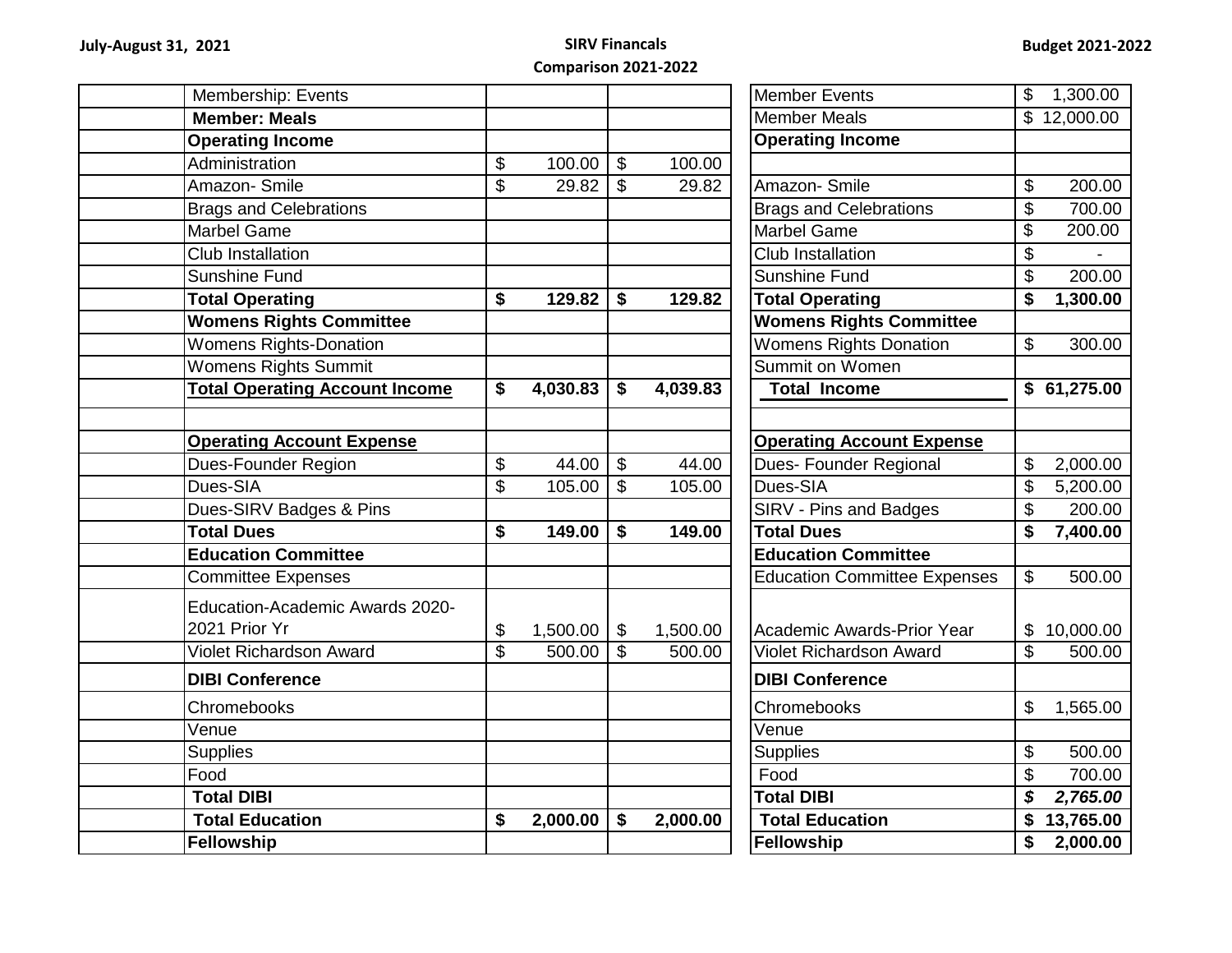| <b>Fundraising Committee</b>      |              |                           |        | <b>Fundraising Committee</b>      |                |
|-----------------------------------|--------------|---------------------------|--------|-----------------------------------|----------------|
| Start-up Cash for Events          | \$<br>500.00 | \$                        | 500.00 | Start-up Cash for Events          | \$<br>500.00   |
| <b>Bingo</b>                      |              |                           |        | <b>Bingo</b>                      |                |
| Food                              |              |                           |        | Food                              |                |
| <b>Ticket Costs EV[Fee</b>        |              |                           |        | <b>Ticket Costs EV[Fee</b>        |                |
| Venue                             |              |                           |        | Venue                             |                |
| <b>Total Bingo</b>                |              |                           |        | <b>Total Bingo</b>                |                |
| <b>LunaFest</b>                   |              |                           |        | <b>LunaFest</b>                   |                |
| LunaFest Film                     |              |                           |        | LunaFest Film                     | \$<br>500.00   |
| Concessions                       |              |                           |        | Concessions                       | \$<br>200.00   |
| Auction                           |              |                           |        | Auction                           | \$<br>120.00   |
| Sponsors - Mailings               |              |                           |        | Sponsors - Mailings               | \$<br>100.00   |
| <b>Ticket Costs EV-Fee</b>        |              |                           |        | <b>Ticket Costs EV-Fee</b>        |                |
| <b>Decorations</b>                |              |                           |        | <b>Decorations</b>                |                |
| <b>Facility Rental-Venue</b>      |              |                           |        | <b>Facility Rental-Venue</b>      | \$<br>350.00   |
| Food                              |              |                           |        | Food                              | \$<br>1,100.00 |
| <b>Total LunaFest</b>             |              |                           |        | <b>Total LunaFest</b>             | \$<br>2,870.00 |
| <b>Sip with Soroptimist</b>       |              |                           |        | <b>Sip with Soroptimist</b>       |                |
| Food                              |              |                           |        | $\overline{Food}$                 |                |
| <b>Lobster Sale</b>               |              |                           |        | <b>Lobster Sale</b>               | \$<br>5,000.00 |
| <b>Meat Drawing</b>               |              |                           |        | <b>Meat Drawing</b>               |                |
| Freezer and Meat and BQ           | \$<br>539.18 | $\boldsymbol{\mathsf{S}}$ | 539.18 | Freezer and Meat                  | \$<br>1,200.00 |
| <b>Tickets</b>                    |              | $\mathfrak{S}$            | 325.85 | <b>Tickets</b>                    | \$<br>200.00   |
| <b>Total Meat Drawing</b>         | \$<br>539.18 | $\boldsymbol{\$}$         | 865.03 | <b>Total Meat Drawing</b>         | \$<br>1,400.00 |
| <b>Women of Achievment</b>        |              |                           |        | <b>Women of Achievment</b>        | \$<br>3,000.00 |
| <b>Total Fundraising Expense</b>  |              |                           |        | <b>Total Fundraising Expense</b>  | \$12,270.00    |
| Member Meals                      |              |                           |        | <b>Member Meals</b>               | 12,000.00      |
| <b>Membership</b>                 |              |                           |        | <b>Membership</b>                 |                |
| <b>Membership Committee</b>       |              |                           |        | <b>Membership Committee</b>       | \$<br>500.00   |
| <b>Membership Events</b>          |              |                           |        | Membership Events                 | \$<br>1,300.00 |
| <b>Total Membership Committee</b> |              |                           |        | <b>Total Membership Committee</b> | \$<br>1,800.00 |
| <b>Operating Expense</b>          |              |                           |        | <b>Operating Expense</b>          |                |
| <b>Admin Expense</b>              | \$<br>45.00  | $\sqrt[6]{\frac{1}{2}}$   | 139.34 | <b>Admin Expense</b>              | \$<br>800.00   |
| <b>Club Giving</b>                |              |                           |        | <b>Club Giving</b>                | \$<br>1,000.00 |